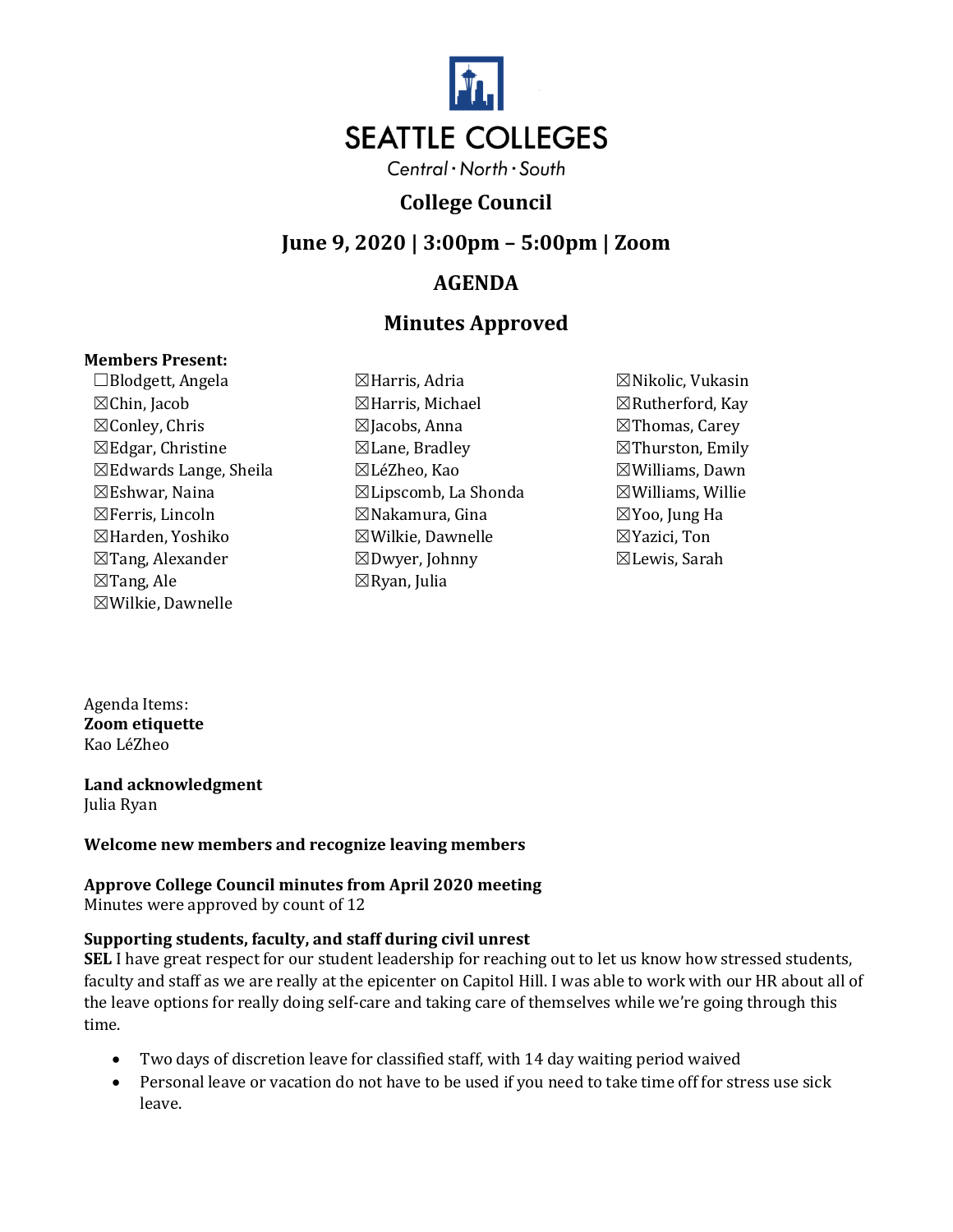- Supervisors proactively working with staff to look for possible time off
- Help the students set up a protest stand on the South Lawn
- Portable sanitation and hand washing stations to put on different places on Capitol Hill
- No harm grading
- Target crisis counseling-creating communities of support

#### **Remote operations for summer and fall 2020**

**SEL**-going into a summer quarter, for the most part, remote instruction, we will have a few programs that will be in person.

- Starting the week after graduation one o'clock close time on Friday's early end time for the summer
- During summer quarter King County will be moving into phase two
- The college will be closed but more folks can return to work.
- Extended remote operation through September
- Fall quarter larger number of students in remote instruction or hybrid instruction.
- Larger numbers of staff will go back to campus after September but not all
- Everybody must have permission ahead of time to have access to campus.
- Must fill out screening questionnaire located on district or college web page-provide information for tracing purposes
- Everybody will do the screening each day they come to campus.
- In fall the anticipation is that King County will be in phase three with gatherings of 50 people or less are allowed
- King County and statewide higher ed Group is working on safety protocols specific to colleges and universities
- Each program will have a program specific plan for infection control

## **College Council workgroup updates**

#### **Critical Issues**

## **NE-Student voices focus group update**

In February there were 10 focus groups representing different population of students. Continuing to do focus groups on an annual basis and discussing ways to make this institutional. Move toward including other critical issues to focus on instead of the same every year.

- All but one group was completed- nobody showed up
- Focus was understanding how students navigate the college -Need a tour
- Understanding their perceptions of Equity, Diversity Inclusion
- Holistic advising
- Great support with veteran's lounge, trio and mesa
- Need standardized orientation not different for each program
- Financial aid issues -need more information
- Disparity of support at different location
- Biggest gaps in support in the community were for black males

#### **Budget Reduction Planning**

BL-The Chancellor launched a district wide strategic budget reduction and future planning task force designed to elicit stakeholder representation from around the colleges. The taskforce will report to the President's recommendations for budget reductions.

## **Guiding Principles**